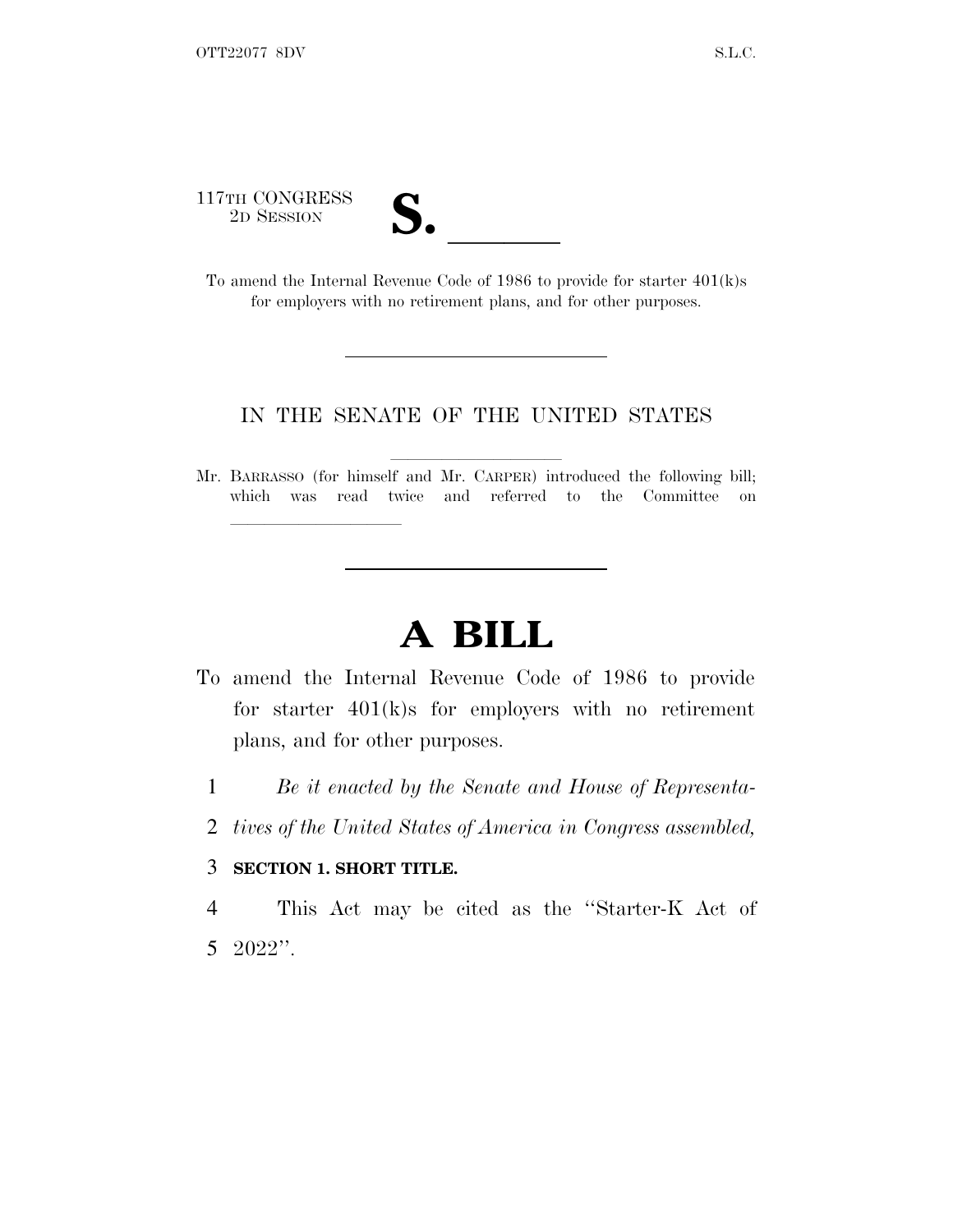| $\mathbf 1$    | SEC. 2. STARTER 401(k) PLANS FOR EMPLOYERS WITH NO   |
|----------------|------------------------------------------------------|
| $\overline{2}$ | RETIREMENT PLAN.                                     |
| 3              | (a) IN GENERAL.—Section $401(k)$ of the Internal     |
| $\overline{4}$ | Revenue Code of 1986 is amended by adding at the end |
| 5              | the following new paragraph:                         |
| 6              | " $(16)$ STARTER $401(k)$ DEFERRAL-ONLY PLANS        |
| 7              | FOR EMPLOYERS WITH NO RETIREMENT PLAN.—              |
| 8              | "(A) IN GENERAL.—A starter $401(k)$ de-              |
| 9              | ferral-only arrangement maintained by an eligi-      |
| 10             | ble employer shall be treated as meeting the re-     |
| 11             | quirements of paragraph $(3)(A)(ii)$ .               |
| 12             | "(B) STARTER $401(k)$ DEFERRAL-ONLY                  |
| 13             | ARRANGEMENT.—For purposes of this para-              |
| 14             | graph, the term 'starter $401(k)$ deferral-only      |
| 15             | arrangement' means any cash or deferred ar-          |
| 16             | rangement which meets—                               |
| 17             | "(i) the automatic deferral require-                 |
| 18             | ments of subparagraph $(C)$ ,                        |
| 19             | "(ii) the contribution limitations of                |
| 20             | subparagraph $(D)$ , and                             |
| 21             | "(iii) the requirements of subpara-                  |
| 22             | graph $(E)$ of paragraph $(13)$ .                    |
| 23             | $``$ (C) AUTOMATIC DEFERRAL.—                        |
| 24             | "(i) IN GENERAL.—The requirements                    |
| 25             | of this subparagraph are met if, under the           |
| 26             | arrangement, each employee eligible<br>to            |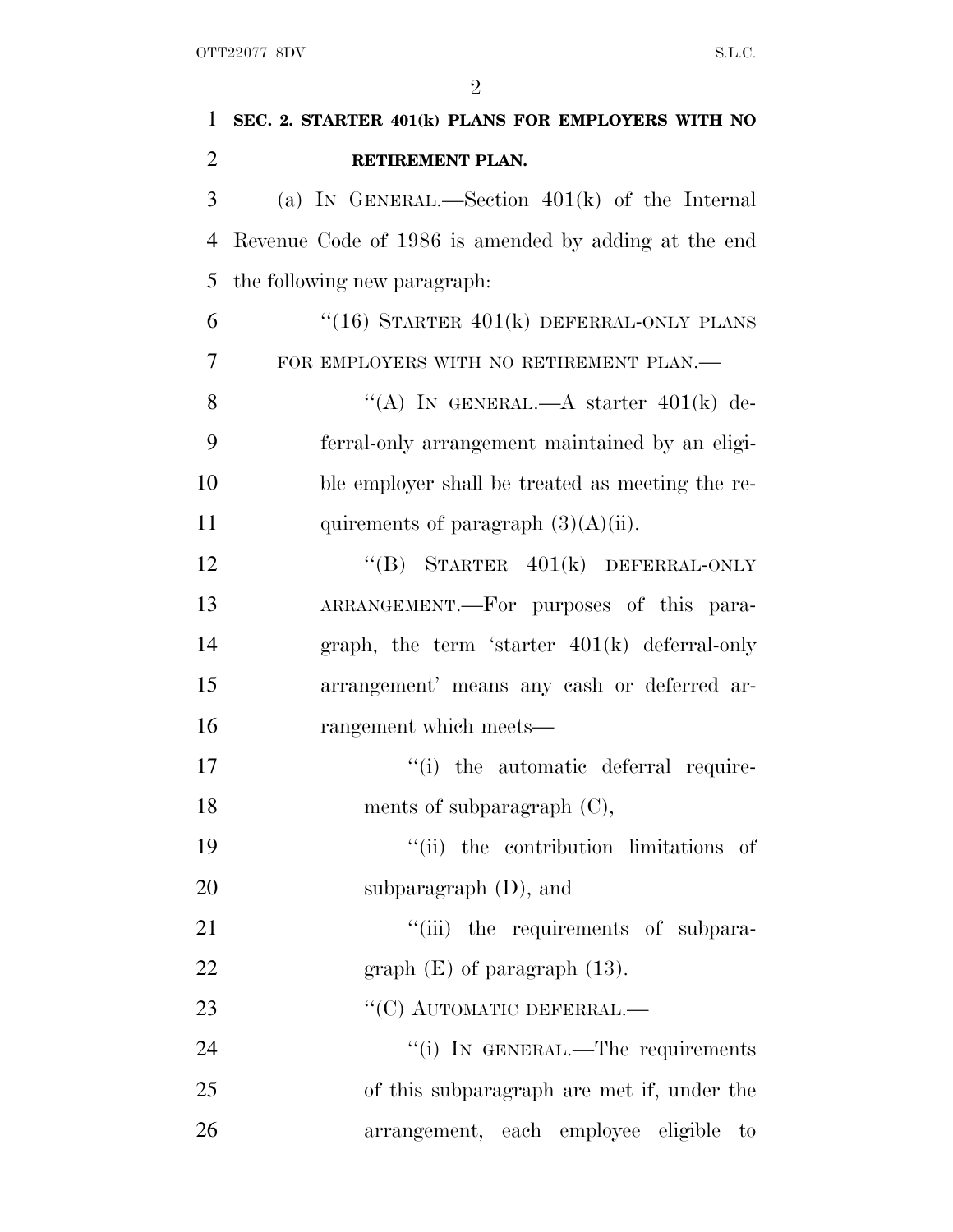| $\mathbf{1}$   | participate in the arrangement is treated    |
|----------------|----------------------------------------------|
| $\overline{2}$ | as having elected to have the employer       |
| 3              | make elective contributions in an amount     |
| $\overline{4}$ | equal to a qualified percentage of com-      |
| 5              | pensation.                                   |
| 6              | "(ii) ELECTION OUT.—The election             |
| $\overline{7}$ | treated as having been made under clause     |
| 8              | (i) shall cease to apply with respect to any |
| 9              | employee if such employee makes an af-       |
| 10             | firmative election—                          |
| 11             | "(I) to not have such contribu-              |
| 12             | tions made, or                               |
| 13             | $\lq\lq$ (II) to make elective contribu-     |
| 14             | tions at a level specified in such af-       |
| 15             | firmative election.                          |
| 16             | "(iii) QUALIFIED PERCENTAGE.—For             |
| 17             | purposes of this subparagraph, the term      |
| 18             | 'qualified percentage' means, with respect   |
| 19             | to any employee, any percentage deter-       |
| 20             | mined under the arrangement if such per-     |
| 21             | centage is applied uniformly and is not less |
| 22             | than 3 or more than 15 percent.              |
| 23             | "(D) CONTRIBUTION LIMITATIONS.—              |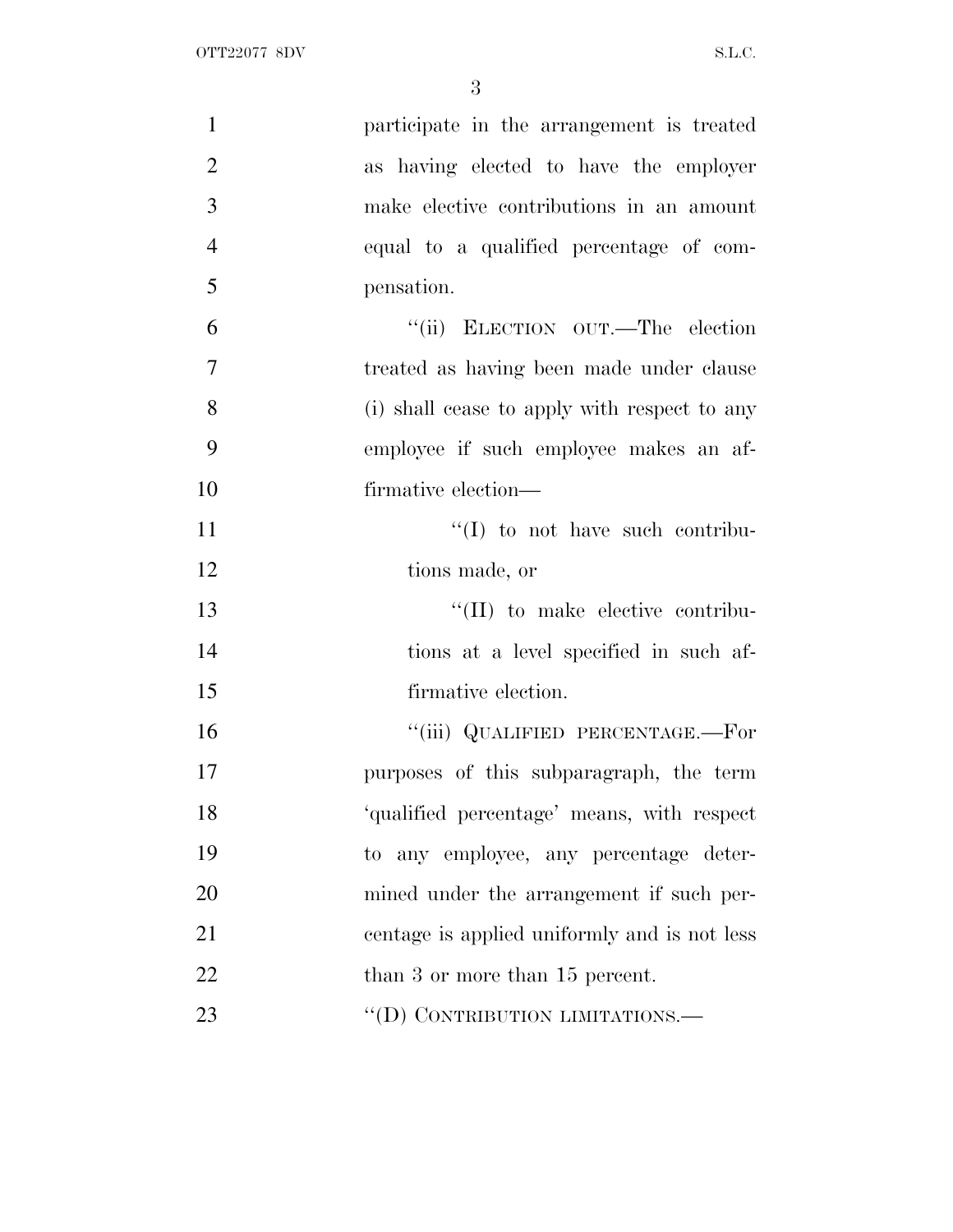| $\mathbf{1}$   | "(i) IN GENERAL.—The requirements                          |
|----------------|------------------------------------------------------------|
| $\overline{2}$ | of this subparagraph are met if, under the                 |
| 3              | arrangement-                                               |
| $\overline{4}$ | $\lq\lq$ (I) the only contributions which                  |
| 5              | may be made are elective contribu-                         |
| 6              | tions of employees described in sub-                       |
| $\overline{7}$ | paragraph $(C)$ , and                                      |
| 8              | $\lq\lq$ (II) the aggregate amount of                      |
| 9              | such elective contributions which may                      |
| 10             | be made with respect to any employee                       |
| 11             | for any calendar year shall not exceed                     |
| 12             | \$6,000.                                                   |
| 13             | "(ii) COST-OF-LIVING ADJUSTMENT.-                          |
| 14             | In the case of any calendar year beginning                 |
| 15             | after December 31, 2023, the \$6,000                       |
| 16             | amount under clause (i) shall be adjusted                  |
| 17             | same manner as under section<br>the<br>$\operatorname{in}$ |
| 18             | $402(g)(4)$ , except that '2022' shall be sub-             |
| 19             | stituted for '2005'.                                       |
| 20             | "(iii) CROSS REFERENCE.—For catch-                         |
| 21             | up contributions for individuals age 50 or                 |
| 22             | over, see section $414(v)(2)(B)(ii)$ .                     |
| 23             | "(E) ELIGIBLE EMPLOYER.—For purposes                       |
| 24             | of this paragraph—                                         |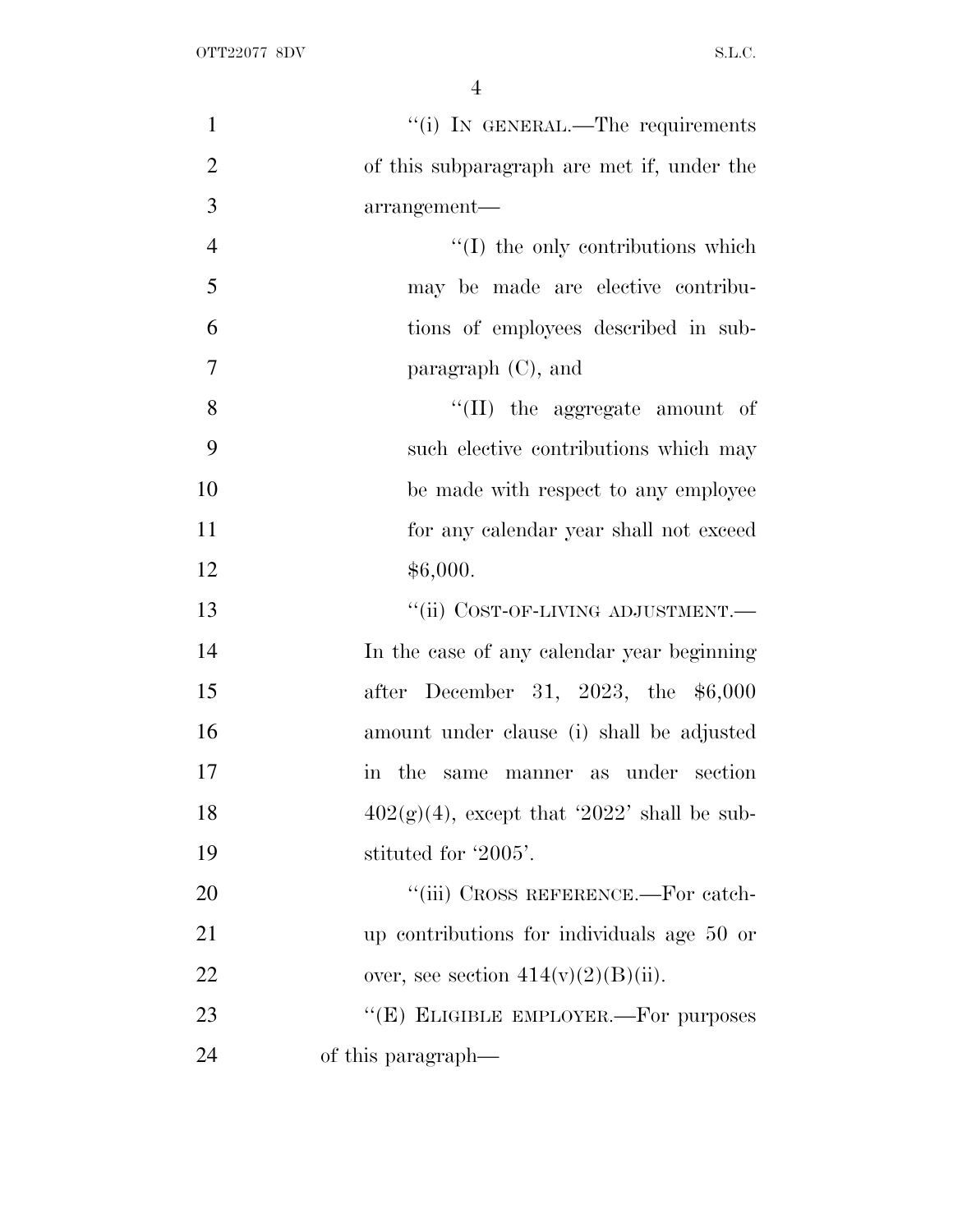| $\mathbf{1}$   | "(i) IN GENERAL.—The term 'eligible                    |
|----------------|--------------------------------------------------------|
| $\overline{2}$ | employer' means any employer which, dur-               |
| 3              | ing the first plan year of the cash or de-             |
| $\overline{4}$ | ferred arrangement described in subpara-               |
| 5              | graph (B), does not maintain any other                 |
| 6              | qualified plan. An employer treated as an              |
| 7              | eligible employer under the preceding sen-             |
| 8              | tence shall be treated as an eligible em-              |
| 9              | ployer with respect to the arrangement for             |
| 10             | any subsequent plan year without regard                |
| 11             | to whether it maintains another qualified              |
| 12             | plan.                                                  |
| 13             | "(ii) QUALIFIED PLAN.—The term                         |
| 14             | 'qualified plan' means a plan, contract,               |
| 15             | pension, account, or trust described in sub-           |
| 16             | paragraph $(A)$ or $(B)$ of paragraph $(5)$ of         |
| 17             | section $219(g)$ (determined without regard            |
| 18             | to the last sentence of such paragraph                 |
| 19             | $(5)$ ).".                                             |
| 20             | (b) CERTAIN ANNUITY CONTRACTS.—Subsection (b)          |
| 21             | of section 403 of the Internal Revenue Code of 1986 is |
| 22             | amended by adding at the end the following new para-   |
| 23             | graph:                                                 |
| 24             | $``(15)$ SAFE HARBOR DEFERRAL-ONLY PLANS               |
| 25             | FOR EMPLOYERS WITH NO RETIREMENT PLAN.—                |
|                |                                                        |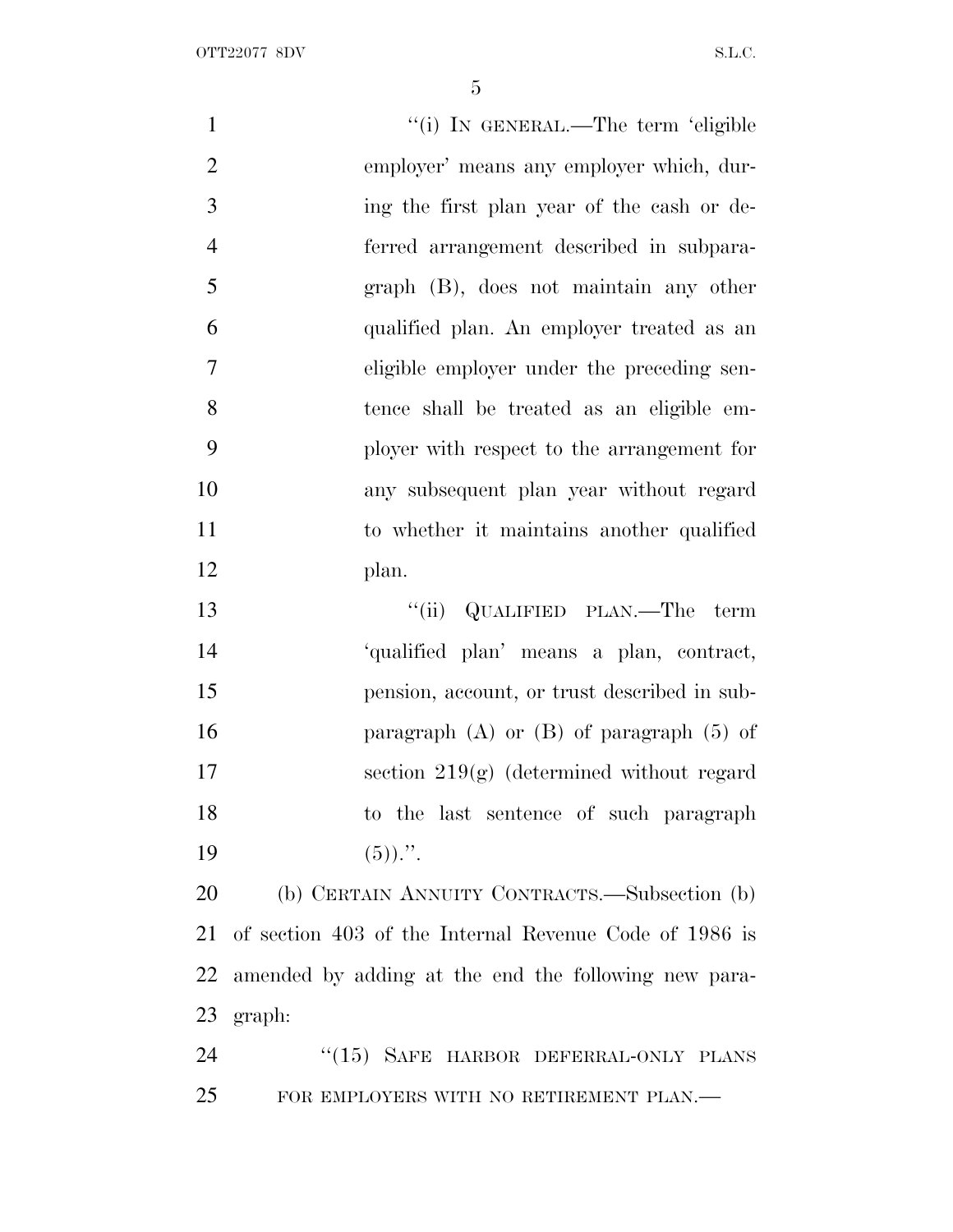| $\mathbf{1}$   | "(A) IN GENERAL.—A safe harbor defer-            |
|----------------|--------------------------------------------------|
| $\overline{2}$ | ral-only plan maintained by an eligible employer |
| 3              | shall be treated as meeting the requirements of  |
| $\overline{4}$ | paragraph $(12)$ .                               |
| 5              | "(B) SAFE HARBOR DEFERRAL-ONLY                   |
| 6              | PLAN.—For purposes of this paragraph, the        |
| $\overline{7}$ | term 'safe harbor deferral-only plan' means any  |
| 8              | plan which meets—                                |
| 9              | "(i) the automatic deferral require-             |
| 10             | ments of subparagraph $(C)$ ,                    |
| 11             | "(ii) the contribution limitations of            |
| 12             | subparagraph $(D)$ , and                         |
| 13             | "(iii) the requirements of subpara-              |
| 14             | graph $(E)$ of section $401(k)(13)$ .            |
| 15             | $``(C)$ AUTOMATIC DEFERRAL.—                     |
| 16             | "(i) IN GENERAL.—The requirements                |
| 17             | of this subparagraph are met if, under the       |
| 18             | plan, each eligible employee is treated as       |
| 19             | having elected to have the employer make         |
| 20             | elective contributions in an amount equal        |
| 21             | to a qualified percentage of compensation.       |
| 22             | ELECTION OUT.—The election<br>``(ii)             |
| 23             | treated as having been made under clause         |
| 24             | (i) shall cease to apply with respect to any     |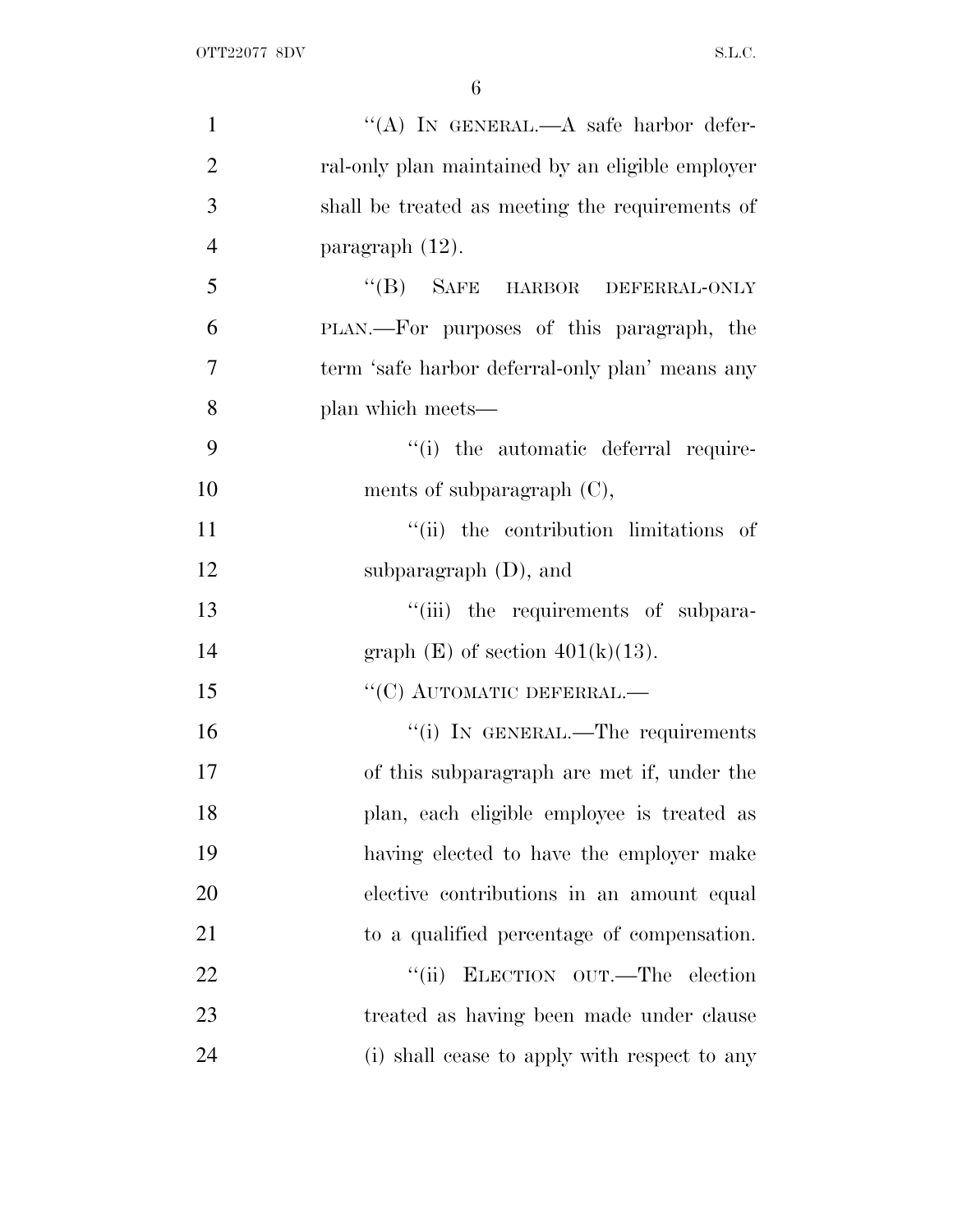| $\mathbf{1}$   | eligible employee if such eligible employee |
|----------------|---------------------------------------------|
| $\overline{2}$ | makes an affirmative election—              |
| 3              | $\lq\lq$ to not have such contribu-         |
| $\overline{4}$ | tions made, or                              |
| 5              | $\lq\lq$ (II) to make elective contribu-    |
| 6              | tions at a level specified in such af-      |
| $\overline{7}$ | firmative election.                         |
| 8              | "(iii) QUALIFIED PERCENTAGE.—For            |
| 9              | purposes of this subparagraph, the term     |
| 10             | 'qualified percentage' means, with respect  |
| 11             | to any employee, any percentage deter-      |
| 12             | mined under the plan if such percentage is  |
| 13             | applied uniformly and is not less than 3 or |
| 14             | more than 15 percent.                       |
| 15             | "(D) CONTRIBUTION LIMITATIONS.—             |
| 16             | "(i) IN GENERAL.—The requirements           |
| 17             | of this subparagraph are met if, under the  |
| 18             | plan-                                       |
| 19             | $\lq\lq$ (I) the only contributions which   |
| 20             | may be made are elective contribu-          |
| 21             | tions of eligible employees, and            |
| 22             | $\lq\lq$ (II) the aggregate amount of       |
| 23             | such elective contributions which may       |
| 24             | be made with respect to any employee        |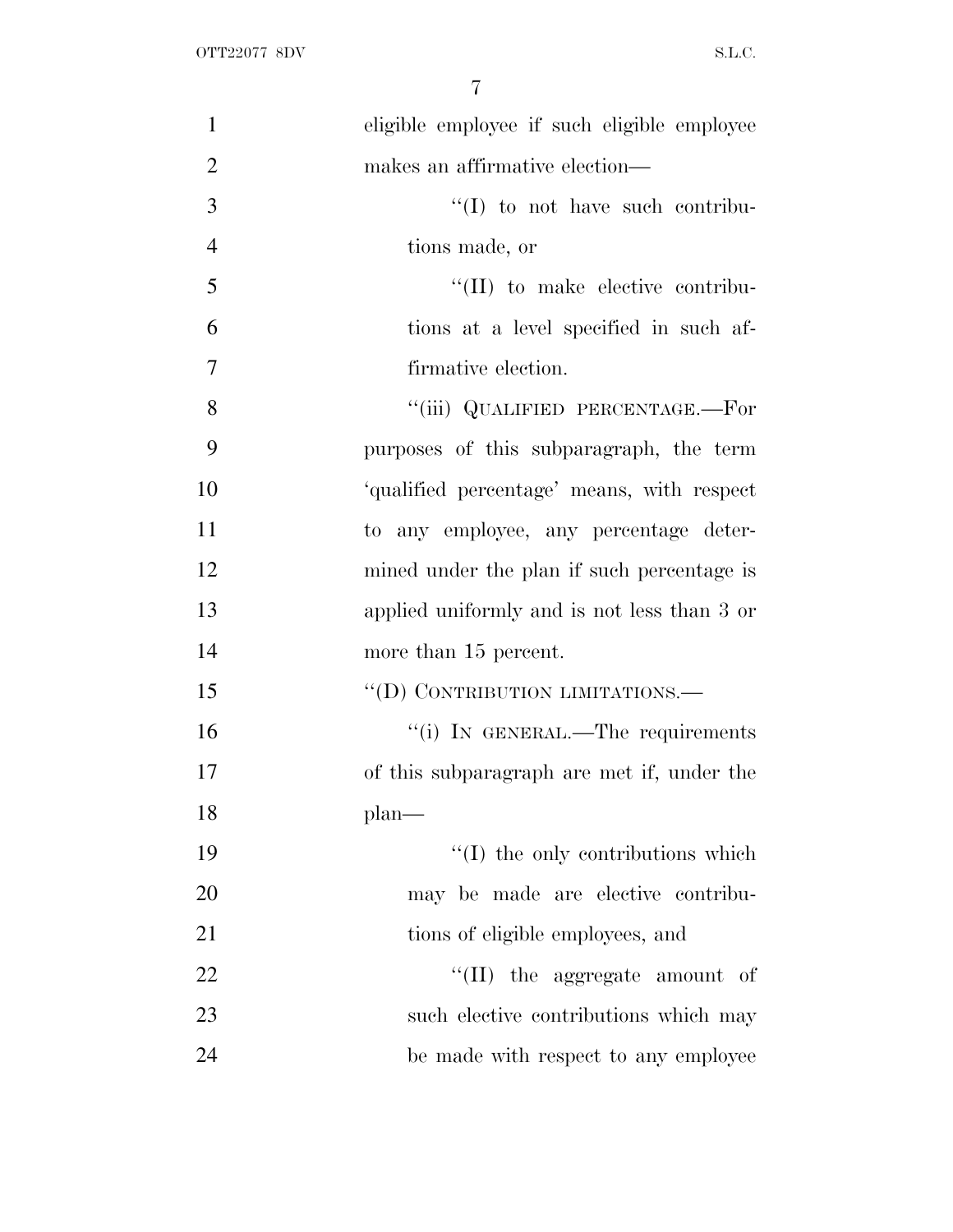| $\mathbf{1}$   | for any calendar year shall not exceed         |
|----------------|------------------------------------------------|
| $\overline{c}$ | \$6,000.                                       |
| 3              | "(ii) COST-OF-LIVING ADJUSTMENT.-              |
| $\overline{4}$ | In the case of any calendar year beginning     |
| 5              | after December 31, 2023, the \$6,000           |
| 6              | amount under clause (i) shall be adjusted      |
| $\overline{7}$ | in the<br>same manner as under section         |
| 8              | $402(g)(4)$ , except that '2022' shall be sub- |
| 9              | stituted for '2005'.                           |
| 10             | "(iii) CROSS REFERENCE.—For catch-             |
| 11             | up contributions for individuals age 50 or     |
| 12             | over, see section $414(v)(2)(B)(ii)$ .         |
| 13             | "(E) ELIGIBLE EMPLOYER.—For purposes           |
| 14             | of this paragraph—                             |
| 15             | "(i) IN GENERAL.—The term 'eligible            |
| 16             | employer' means any employer which, dur-       |
| 17             | ing the first plan year of the plan de-        |
| 18             | scribed in subparagraph (B), does not          |
| 19             | maintain any other qualified plan. An em-      |
| 20             | ployer treated as an eligible employer         |
| 21             | under the preceding sentence<br>shall be       |
| 22             | treated as an eligible employer with respect   |
| 23             | to the plan for any subsequent plan year       |
| 24             | without regard to whether it maintains an-     |
| 25             | other qualified plan.                          |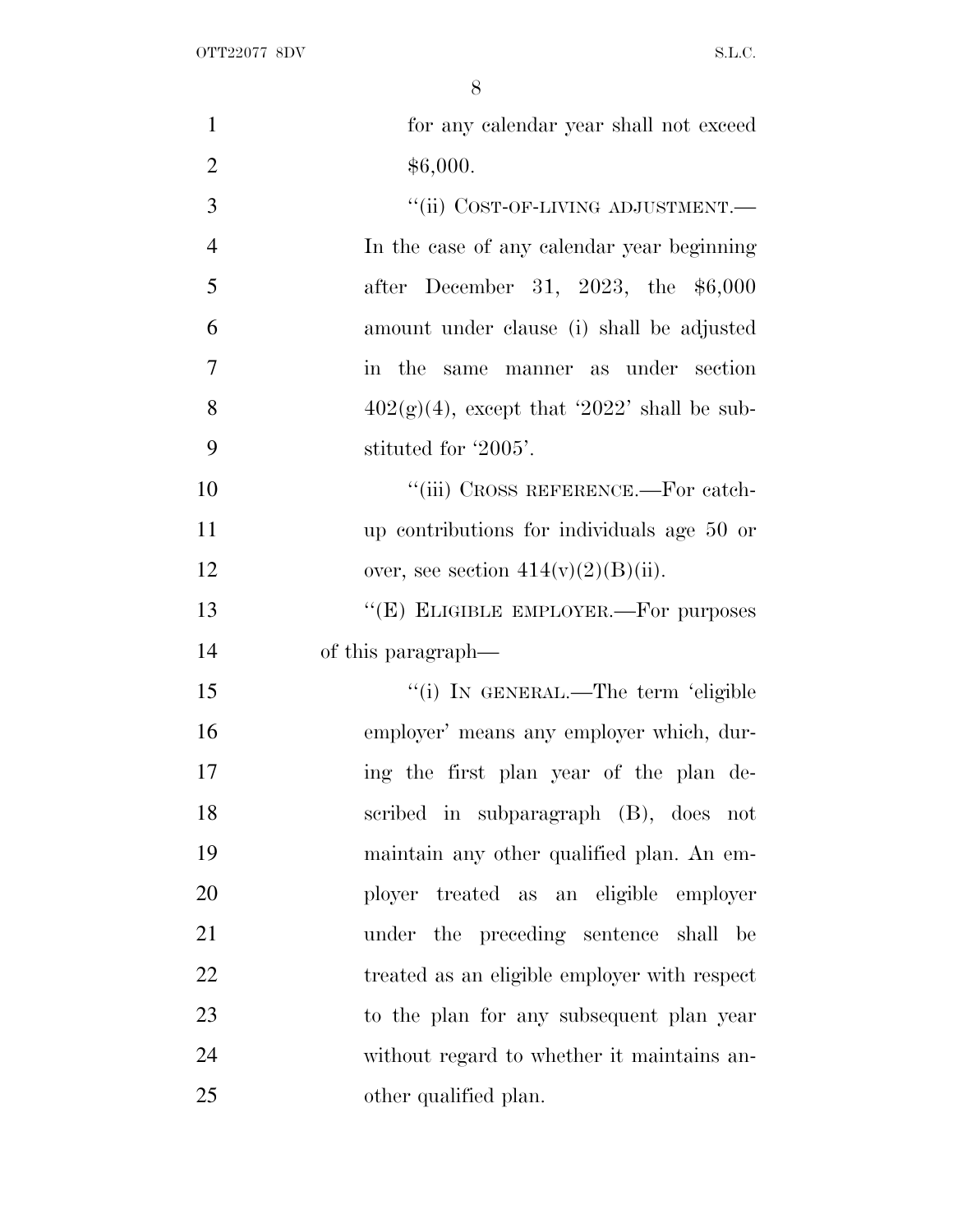| $\mathbf{1}$   | "(ii) QUALIFIED PLAN.—The term                             |
|----------------|------------------------------------------------------------|
| $\overline{2}$ | 'qualified plan' means a plan, contract,                   |
| 3              | pension, account, or trust described in sub-               |
| $\overline{4}$ | paragraph $(A)$ or $(B)$ of paragraph $(5)$ of             |
| 5              | section $219(g)$ (determined without regard                |
| 6              | to the last sentence of such paragraph                     |
| $\overline{7}$ | $(5)$ ).                                                   |
| 8              | "(F) ELIGIBLE EMPLOYEE.—For purposes                       |
| 9              | of this paragraph, the term 'eligible employee'            |
| 10             | means any employee of the employer other than              |
| 11             | an employee who is permitted to be excluded                |
| 12             | under paragraph $(12)(A)$ .".                              |
|                |                                                            |
| 13             | (c) CATCH-UP CONTRIBUTIONS FOR INDIVIDUALS                 |
| 14             | AGE 50 AND OVER.-                                          |
| 15             | (1) Section $414(v)(2)(B)$ of the Internal Rev-            |
| 16             | enue Code of 1986 is amended by inserting ",               |
| 17             | $401(k)(16)$ , $403(b)(15)$ ," after " $401(k)(11)$ " each |
| 18             | place it appears.                                          |
| 19             | (2) Section $414(v)(3)(B)$ of such Code is                 |
| 20             | amended—                                                   |
| 21             | (A) by inserting ", $401(k)(16)$ " after                   |
| 22             | " $401(k)(11)$ ", and                                      |
| 23             | (B) by inserting ", $403(b)(15)$ " after                   |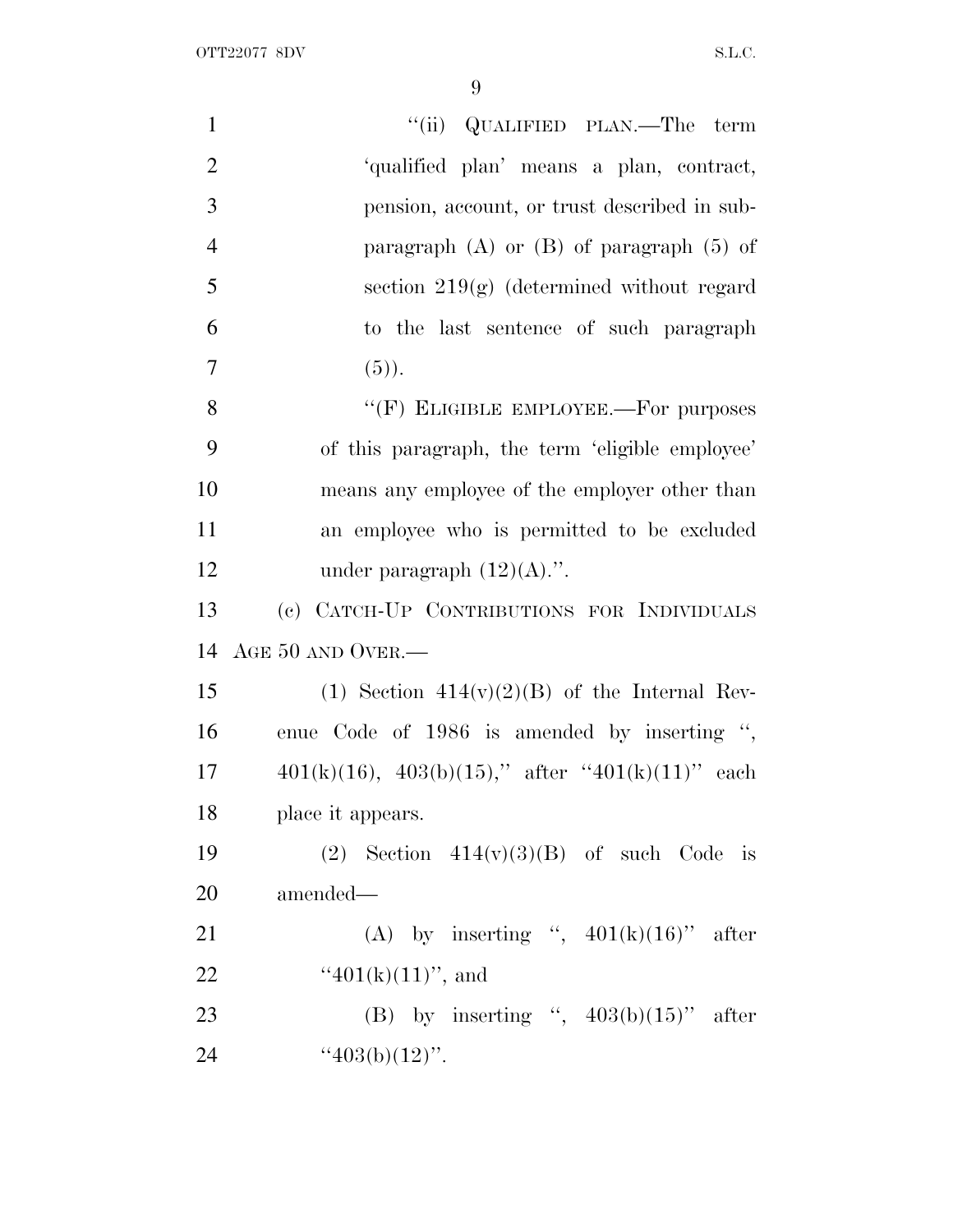1 (d) SIMPLIFIED REPORTING.—Section  $104(a)(2)(A)$  of the Employee Retirement Income Security Act of 1974 3 (29 U.S.C.  $1024(a)(2)$ ) is amended by striking "or" at the end of clause (i), by redesignating clause (ii) as clause (iii), and by inserting after clause (i) the following new clause:

| $\overline{7}$ | "(ii) is a starter $401(k)$ deferral-only   |
|----------------|---------------------------------------------|
| - 8            | arrangement described in<br>section         |
| - 9            | $401(k)(16)(B)$ of the Internal Revenue     |
| 10             | Code of 1986 or a safe harbor deferral-     |
| 11             | only plan described in section $403(b)(15)$ |
| 12             | of such Code; or".                          |

 (e) STARTER AND SAFE HARBOR PLANS NOT TREATED AS TOP-HEAVY PLANS.—Subparagraph (H) of 15 section  $416(g)(4)$  of the Internal Revenue Code of 1986 is amended—

 (1) by striking ''ARRANGEMENTS'' in the head-18 ing and inserting "ARRANGEMENTS OR PLANS",

 (2) by striking '', and'' at the end of clause (i) and inserting ''and matching contributions with re- spect to which the requirements of section  $401(m)(11)$  or  $401(m)(12)$  are met, or", and

 (3) by striking clause (ii) and inserting after clause (i) the following new clause: